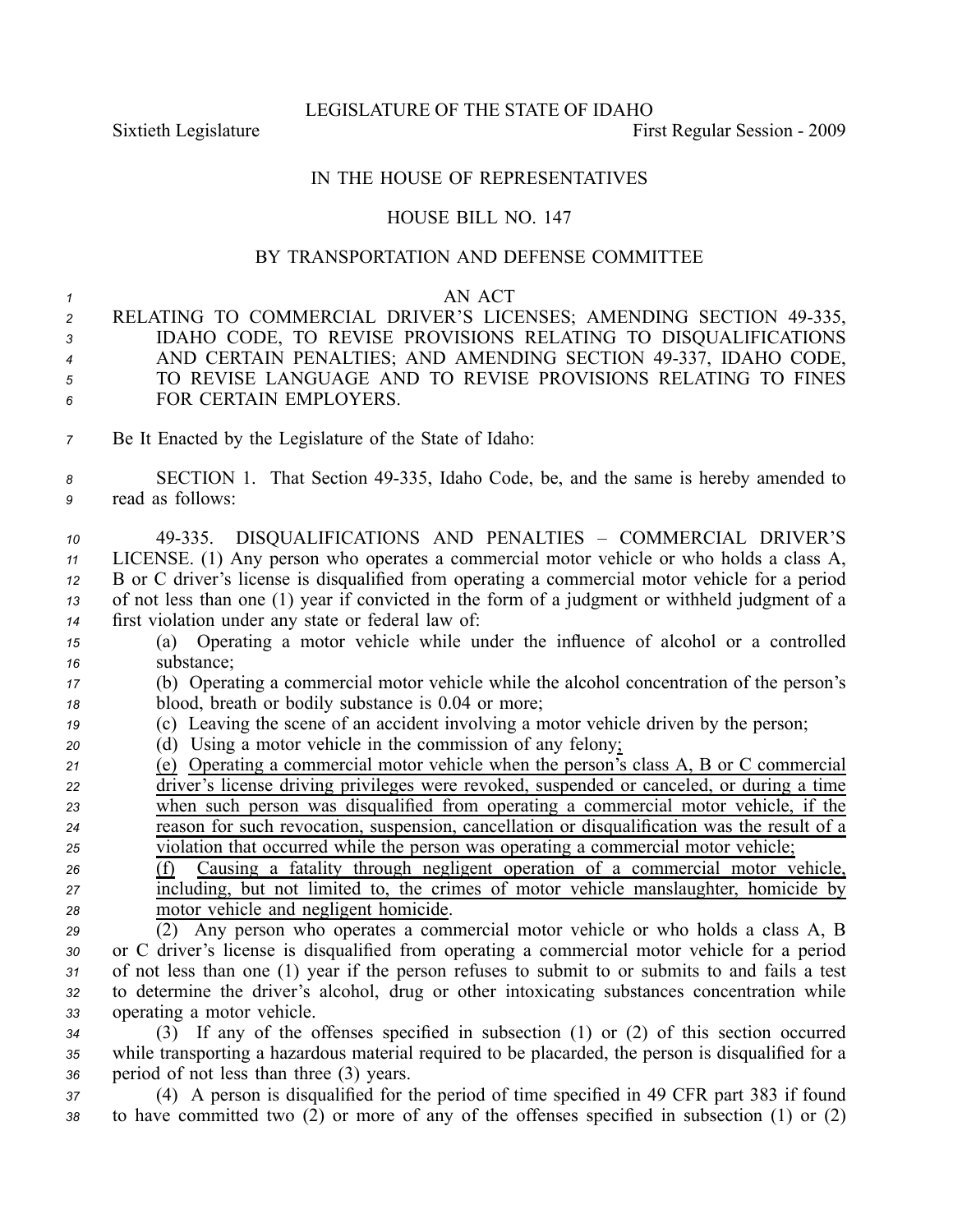*<sup>1</sup>* of this section, or any combination of those offenses, arising from two (2) or more separate *<sup>2</sup>* incidents.

 (5) A person is disqualified for the period of time specified in 49 CFR par<sup>t</sup> 383 from operating <sup>a</sup> commercial motor vehicle who uses <sup>a</sup> motor vehicle in the commission of any felony involving the manufacture, distribution, or dispensing of <sup>a</sup> controlled substance, or possession of <sup>a</sup> controlled substance with the intent to manufacture, distribute or dispense such controlled substance.

- *<sup>8</sup>* (6) A person is disqualified from operating <sup>a</sup> commercial motor vehicle for <sup>a</sup> period of *<sup>9</sup>* not less than sixty (60) days if convicted of two (2) serious traffic violations, or one hundred *<sup>10</sup>* twenty (120) days if convicted of three (3) or more serious traffic violations, committed in *<sup>11</sup>* <sup>a</sup> commercial motor vehicle arising from separate incidents occurring within <sup>a</sup> three (3) year *<sup>12</sup>* period. A conviction for reckless driving shall be considered <sup>a</sup> serious traffic violation if *<sup>13</sup>* committed while operating <sup>a</sup> commercial motor vehicle or <sup>a</sup> noncommercial motor vehicle, as *<sup>14</sup>* specified in 49 CFR par<sup>t</sup> 383.
- *<sup>15</sup>* (7) A person who drives, operates, or is in physical control of <sup>a</sup> commercial motor *<sup>16</sup>* vehicle within this state while having any detectable amount of alcohol in his system or who *17* refuses to submit to an alcohol test must be placed out of service for twenty-four (24) hours *18* and be subject to the provisions of section 18-8002, Idaho Code.
- 19 (8) It is unlawful for a holder of a class A, B or C license to violate an out-of-service *<sup>20</sup>* order. A person who is convicted in the form of <sup>a</sup> judgment or withheld judgment of <sup>a</sup> 21 violation of an out-of-service order while driving a commercial motor vehicle is disqualified *<sup>22</sup>* for not less than:
- *<sup>23</sup>* (a) Ninety (90) One hundred eighty (180) days nor more than one (1) year for <sup>a</sup> first *<sup>24</sup>* conviction;
- 25 (b)  $\Theta$ **ne** Two (42) years nor more than five (5) years for a second conviction arising from *<sup>26</sup>* separate incidents during any ten (10) year period;
- *<sup>27</sup>* (c) Three (3) years nor more than five (5) years for three (3) or more convictions arising *<sup>28</sup>* from separate incidents during any ten (10) year period.

 (9) A person who is convicted in the form of <sup>a</sup> judgment or withheld judgment of 30 a violation of an out-of-service order while driving a commercial motor vehicle and while transporting hazardous materials required to be placarded under the hazardous materials transportation act, or while operating motor vehicles designed to transport sixteen (16) or more people including the driver, is disqualified for not less than:

- 
- *<sup>34</sup>* (a) One hundred eighty (180) days nor more than two (2) years for <sup>a</sup> first conviction;
- *<sup>35</sup>* (b) Three (3) years nor more than five (5) years for subsequent convictions arising from *<sup>36</sup>* separate incidents in any ten (10) year period.
- *<sup>37</sup>* (10) A person is disqualified from operating <sup>a</sup> commercial motor vehicle if convicted of <sup>a</sup> *<sup>38</sup>* railroad grade crossing violation as specified in 49 CFR par<sup>t</sup> 383 or applicable state laws while *<sup>39</sup>* operating <sup>a</sup> commercial motor vehicle. The disqualification shall be for <sup>a</sup> period of:
- *<sup>40</sup>* (a) Sixty (60) days for <sup>a</sup> first conviction;
- *<sup>41</sup>* (b) One hundred twenty (120) days for <sup>a</sup> second conviction during any three (3) year *<sup>42</sup>* period;
- *<sup>43</sup>* (c) One (1) year for <sup>a</sup> third or subsequent conviction during any three (3) year period.
- *<sup>44</sup>* (11) A person is additionally disqualified from operating <sup>a</sup> commercial motor vehicle in
- *<sup>45</sup>* accordance with 49 CFR par<sup>t</sup> 383 if such person is convicted of operating <sup>a</sup> commercial motor
- *<sup>46</sup>* vehicle during <sup>a</sup> time when such person's class A, B or C driving privileges were revoked,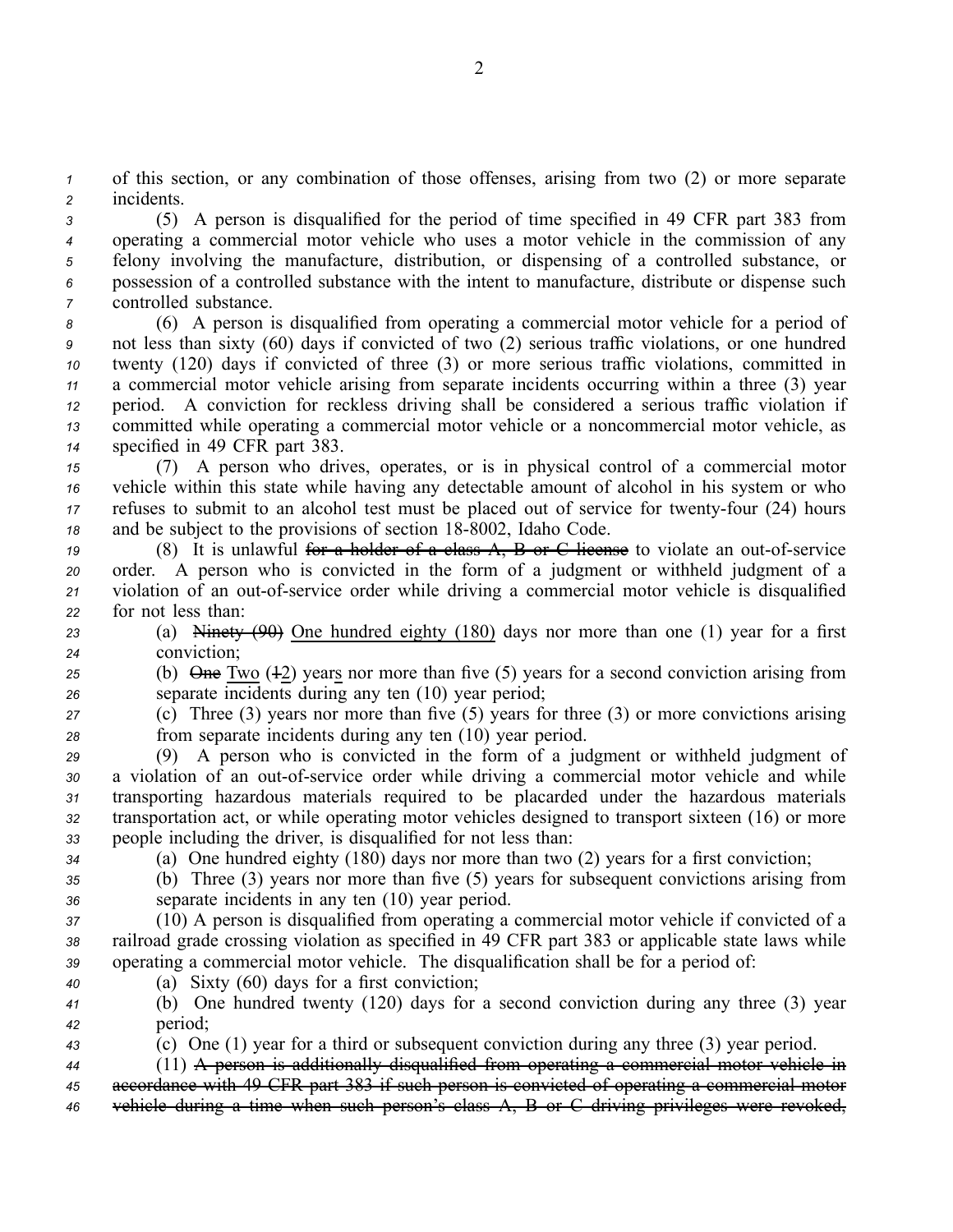*<sup>1</sup>* suspended or canceled or during <sup>a</sup> time when such person was disqualified from operating <sup>a</sup> *<sup>2</sup>* commercial motor vehicle.

 (12) A person is additionally disqualified from operating <sup>a</sup> commercial motor vehicle in accordance with 49 CFR par<sup>t</sup> 383 if convicted of causing <sup>a</sup> fatality through the negligent operation of <sup>a</sup> commercial motor vehicle. Such negligent operation of <sup>a</sup> commercial motor vehicle may include, but is not limited to, the crimes of motor vehicle manslaughter, homicide by motor vehicle, or negligent homicide by motor vehicle.

 (13) In addition to the disqualification periods in subsections (8) and (9) of this section, <sup>a</sup> driver who is convicted of violating an out-of-service order shall be subject to a civil penalty 10 of not less than one two thousand one five hundred dollars (\$<del>1,100</del>2,500) nor more for the first conviction and not less than two five thousand seven hundred fifty dollars  $(\frac{27505}{000})$  for any subsequent conviction.

*<sup>13</sup>* SECTION 2. That Section 49337, Idaho Code, be, and the same is hereby amended to *<sup>14</sup>* read as follows:

 49337. EMPLOYEE AND EMPLOYER RESPONSIBILITIES. (1) Any operator of <sup>a</sup> commercial motor vehicle holding or any person who holds <sup>a</sup> class A, B or C driver's license issued by this state, and who is convicted of violating any state law or local ordinance in any other state relating to motor vehicle traffic control, other than parking violations, such person shall notify the department of the conviction in the manner specified by the department within thirty (30) days of the date of conviction.

 (2) Any operator of <sup>a</sup> commercial motor vehicle holding or any person who holds <sup>a</sup> class A, B or C driver's license issued by this state, and who is convicted of violating any state law or local ordinance relating to motor vehicle traffic control in this or any other state, other than parking violations, such person shall notify his employer in writing of the conviction within thirty (30) days of the date of conviction.

 (3) Each employee whose class A, B or C driver's license is suspended, revoked, denied, refused or canceled by this state or who loses the privilege to operate <sup>a</sup> commercial motor vehicle in any state for any period, or who is disqualified from operating <sup>a</sup> commercial motor vehicle for any period, shall notify his employer of that fact before the end of the business day following the day the employee received notice of that fact.

 (4) Each person who applies for employment as an operator of <sup>a</sup> commercial motor vehicle with an employer shall provide notification to the employer, at the time of application, of his previous employment as an operator of <sup>a</sup> commercial motor vehicle. The period of previous employment of which notification must be given shall be the ten (10) year period ending on the date of application for employment.

*<sup>36</sup>* (5) No employer shall knowingly allow, permit, require or authorize an employee to *<sup>37</sup>* operate <sup>a</sup> commercial motor vehicle in the United States during any period:

- *<sup>38</sup>* (a) In which the employee has <sup>a</sup> driver's license suspended, revoked or canceled by <sup>a</sup> *<sup>39</sup>* state, has lost the privilege to operate <sup>a</sup> commercial motor vehicle in <sup>a</sup> state or has been *<sup>40</sup>* disqualified from operating <sup>a</sup> commercial motor vehicle; or
- *<sup>41</sup>* (b) In which the employee has more than one (1) driver's license; or

*<sup>42</sup>* (c) In which the employee, or the motor vehicle being driven, or the motor carrier 43 operation, is subject to an out-of-service order.